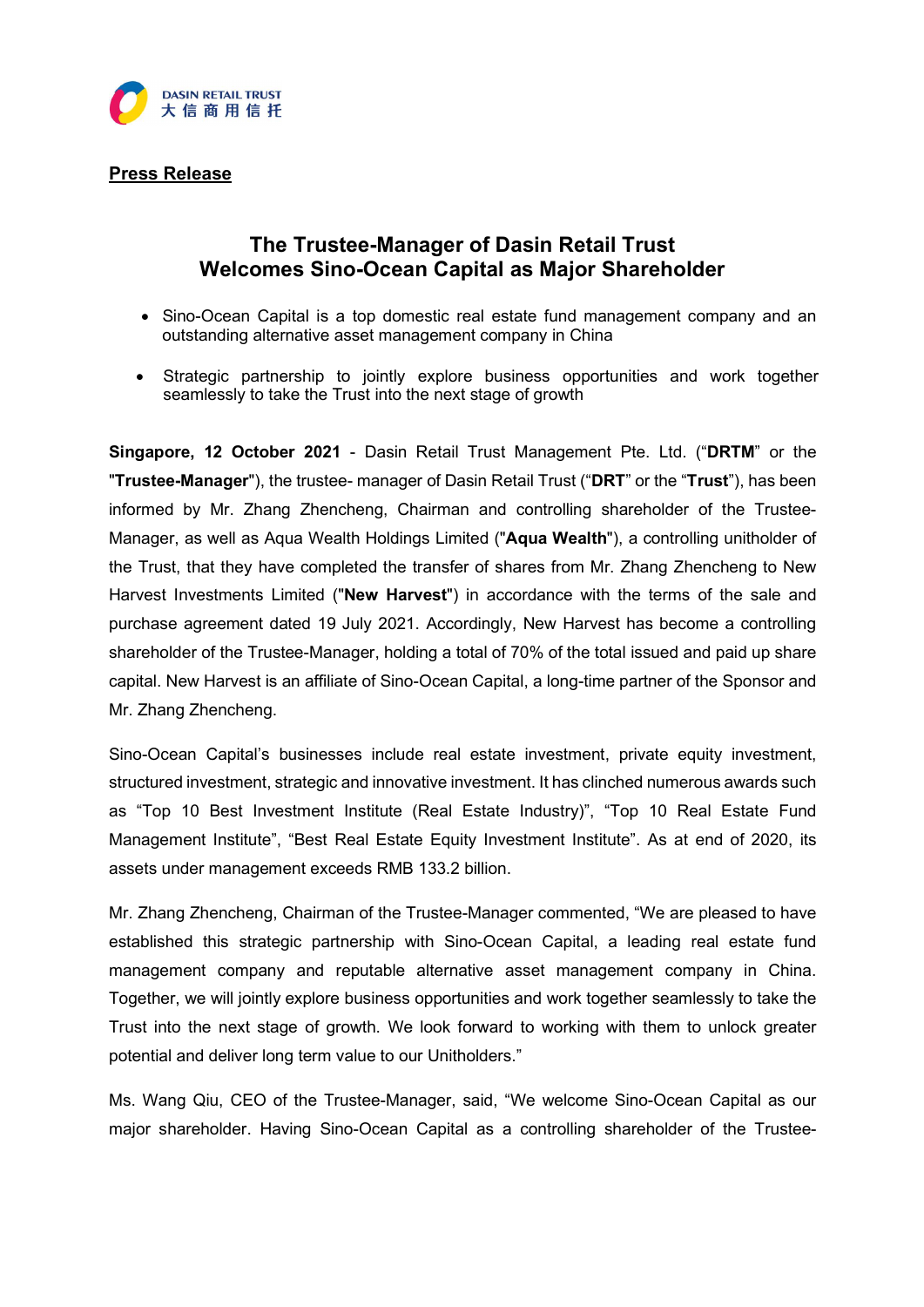

Manager is a strong testament to our solid track record. Leveraging on Sino-Ocean Capital's extensive network and reputation, we believe we could further enhance our competitive edge in the region and expand our presence in China."

### -END-

# ABOUT DASIN RETAIL TRUST

Dasin Retail Trust is the only China retail property trust providing direct exposure to the fastgrowing Guangdong-Hong Kong-Macau Greater Bay Area listed on the Main Board of the Singapore Exchange Securities Trading Limited (the "SGX-ST") on 20 January 2017. Dasin Retail Trust's principal investment mandate is to invest in, own or develop land, uncompleted developments and income-producing real estate in Greater China (comprising People's Republic of China ("PRC"), Hong Kong and Macau), used primarily for retail purposes, as well as real estaterelated assets, with an initial focus on retail malls. The portfolio of Dasin Retail Trust comprises seven retail malls strategically located in Foshan, Zhuhai and Zhongshan cities in PRC.

Dasin Retail Trust is managed by Dasin Retail Trust Management Pte. Ltd. (the "Trustee Manager"). The Trustee-Manager's key objectives are to provide Unitholders of Dasin Retail Trust with an attractive rate of return on their investment through regular and stable distributions to Unitholders and to achieve long-term sustainable growth in DPU and net asset value per Unit, while maintaining an appropriate capital structure for Dasin Retail Trust.

Scan the QR code below or search for DASIN\_RETAIL\_TRUST to subscribe to Dasin Retail Trust on WeChat:



## For further information and enquiries, please contact:

Chua Sian Howe DBS Bank Ltd. Investor Relations Manager Strategic Advisory Tel: +65 6509 8626 Tel: +65 6878 8760 Email: howe.chua@dasintrust.com

Dasin Retail Trust Management Pte. Ltd. Financial Advisor to Mr. Zhang Zhencheng